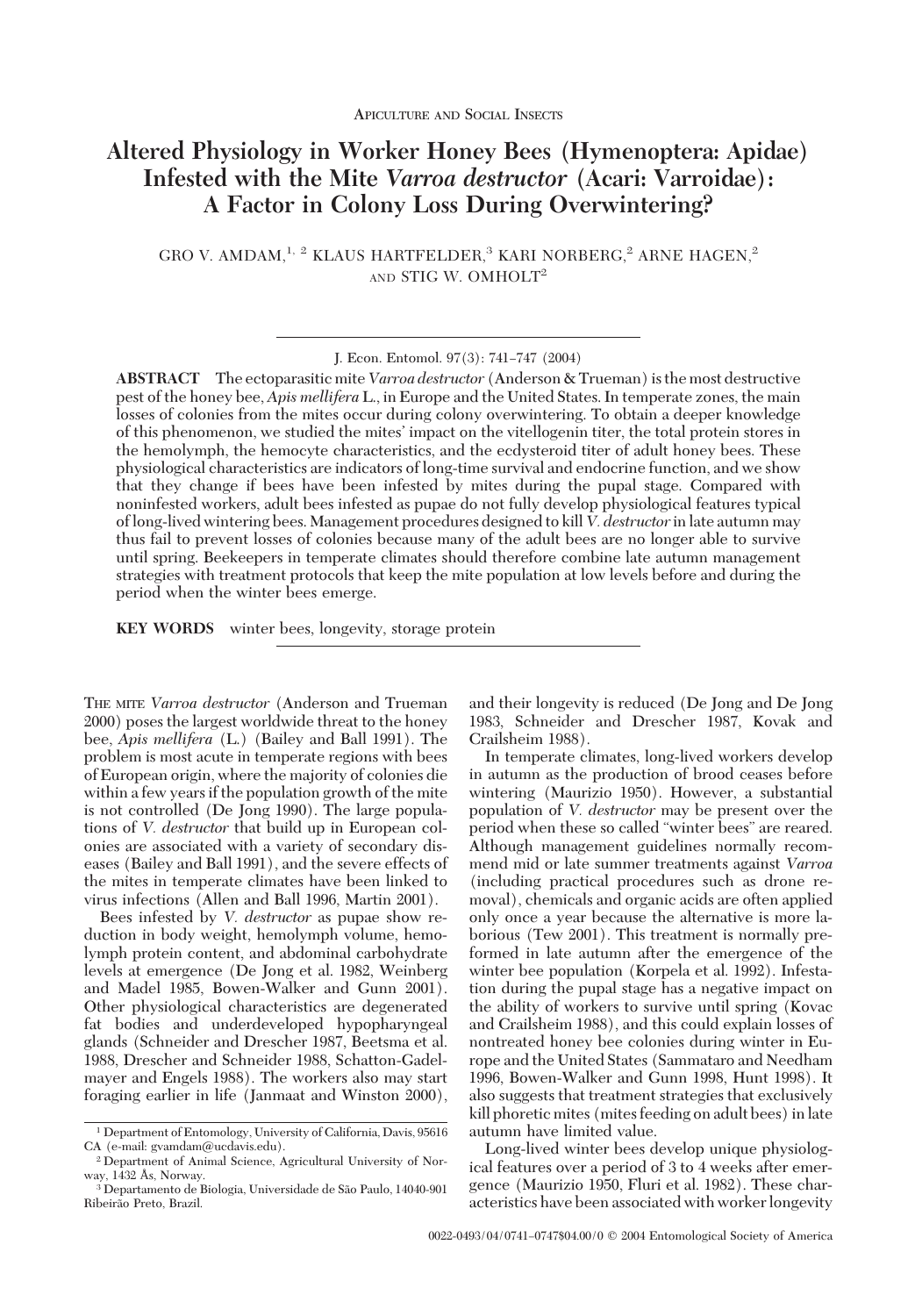(Maurizio 1950; Fluri et al. 1977, 1982; Amdam and Omholt 2002; Amdam et al. 2003). If mite infestation during the pupal stage causes bees to live shorter lives, we would expect it to induce changes in features normally distinguishing winter bees from other workers. To test this hypothesis, we studied temporal changes in indicators of long-time survival and endocrine function, i.e., vitellogenin titer (Fluri et al. 1982, Amdam and Omholt 2002, Amdam et al. 2003), total protein stores in hemolymph (Maurizio 1950), hemocyte (immunocyte) characteristics (Rutz et al. 1974, Wille and Vecchi 1974, Fluri et al. 1977) and ecdysteroids (Hartfelder et al. 1995, Colonello and Hartfelder 2003). These traits were monitored during the adult life of bees that were either infested or not infested by *V. destructor* as pupae.

### **Materials and Methods**

**Bees.** We used a technique developed by Maurizio (1950) to produce simulated winter bees in queenright summer colonies without brood. Maurizio (1950) found that long-lived bees develop independent of season if the amount of brood rearing is controlled experimentally. Workers build up the physiological characteristics of true wintering bees within 4 weeks under such conditions (Maurizio 1950). The validity of this method was later confirmed by Fluri et al. (1982).

Frames of sealed brood were collected from four mite-infested colonies that showed no clinical signs of deformed wing virus and acute paralysis virus. This was done to increase the probability of obtaining infested, but viable newly emerged bees with normal wing morphology. The combs were kept in an incubator (33°C, 60% RH). At the moment of emergence, the bees as well as their cells were checked for mites. Adult mites and nymphal forms were recorded. Any adhering mites were then gently removed from the bees with a paintbrush. The workers were marked with a color code conveying the date of emergence and the number of mites recorded for each individual bee.

Bees from all donor colonies were pooled  $(N =$ 1,500) and divided into equal samples before introduction into two noninfested colonies (referred to as colonies 1 and 2 in the following). Colonies 1 and 2 contained eight frames of pollen and honey, and two empty frames. The queens were caged in flat plastic boxes lined with queen excluder and placed between the central combs. The colonies were provided with synthetic queen pheromones (Bee Boost, Phero Tech Inc., Delta, BC, Canada) to help maintain colony integrity. The queens were checked regularly during the course of the experiment. Workers were sampled at emergence, and after 2, 5, 8, 12, 15, 20, 25, and 30 d in July 2000.

A second set of marked workers  $(N = 700)$  was introduced into a third colony (colony 3) for more frequent sampling of bees in June 2002. The bees were sampled at emergence and thereafter daily until 7 d old. Colony 3 contained nine frames of pollen and honey and one frame with pollen and a small number of sealed brood. The queen was caged as described previously. All colonies were kept in the apiary of the Agricultural University of Norway (Ås, Norway).

**Sample Collection.** Between 10 and 30 workers from each cohort were anesthetized on ice before fixation to a piece of Styrofoam with four crossed needles. In this position, hemolymph was extracted with Dummond micropipettes  $(1 \pm 0.001 \mu l)$  after puncturing the abdomen between the third and the fourth tergite by using a sterile needle. Care was taken to avoid contaminating the samples with tissue fragments and foregut content from the bees.

For colonies 1 and 2, 1  $\mu$ l of hemolymph was dissolved in 50  $\mu$ l of Tris buffer (20 mM Tris-HCl, 150 mM NaCl, 5 mM EDTA, pH 7.5, 1 mM phenylmethylsulfonyl fluoride, 5 mM benzamidin, 0.7  $\mu$ M pepstatin, 8  $\mu$ M chymostatin, 10  $\mu$ M leupeptin, and 0.8  $\mu$ M aprotinin, Sigma, St. Louis, MO) for quantification of total protein, and  $1 \mu$  of hemolymph was dissolved in 10  $\mu$ of Tris buffer for quantification of vitellogenin. One microliter of hemolymph was also dissolved in 3  $\mu$  of staining solution (16.2 g of  $\text{NaH}_2\text{PO}_4$ , 4.2 g of NaOH, 1 g of methylene blue in 0.1 liter of formalin [40%] and 0.9 liters of distilled  $H_2O$ ) for classification and count of hemocytes. For colony 3, individual samples of 4 or  $5 \mu l$  were dissolved in  $500 \mu l$  of methanol for the ecdysone assay. As a result, only an additional  $1 \mu$  of hemolymph was generally available. It was dissolved in 10  $\mu$  of Tris buffer for quantification of vitellogenin.

**Quantification of Physiological Characteristics.** We did not conduct a full analysis of the bees from colonies 1 and 3 due to the high number of individual samples. Specifically, results were not obtained from 8- to 15-d-old workers in colony 1, nor from 1- and 3-d-old workers in colony 3, with the exception of ecdyseroid titers. Samples from bees younger than 8 d and older than 15 d in colony one were selected for processing because we assumed that the data from young workers could be linked to previous findings (De Jong et al. 1982, Weinberg and Madel 1985, Bowen-Walker and Gunn 2001), whereas the results from old bees were most relevant for testing our hypothesis. The vitellogenin samples from 1- and 3-d-old bees in colony three were not assayed because we expect them to convey little information when the titers of 0-, 2-, and  $4$ -7-d-old bees were known.

The vitellogenin titers were determined by the method of Lin et al. (1999) by using sodium dodecyl sulfate-polyacrylamide gel electrophoresis (SDS-PAGE) and a  $\beta$ -galactosidase standard (Sigma). The concentration of solubilized protein in  $1 \mu$  of hemolymph was determined by Bio-Rad protein assay (Bio-Rad, Hercules, CA) at 595 nm by using a bovine serum albumin standard.

Samples of stained hemocytes were loaded in a cell counter (Bürker,  $0.05$  mm), and the number of hemocytes in  $1 \mu$  of hemolymph was determined by light microscopy. In addition, hemocytes were classified as normal cells (NC) or pycnotic cells (PC) apparently undergoing apoptosis (Rutz et al. 1974, Wille and Vecchi 1974) as described by Price and Ratcliffe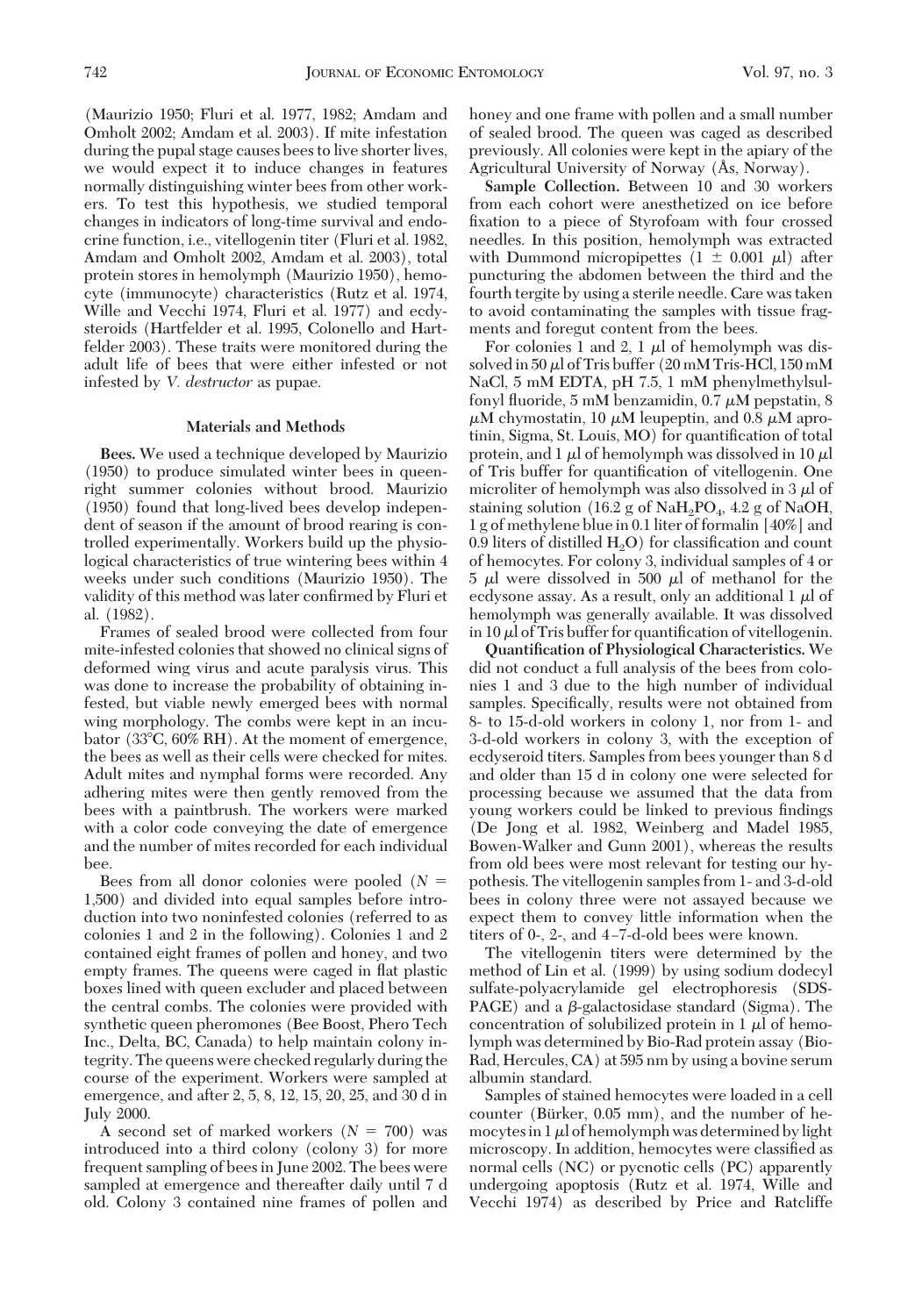(1974). The proportion of normal hemocytes was calculated as  $NC/(NC + PC)$  (Fluri et al. 1977) to indicate the integrity of the cellular immune system (Strand and Pech1995).

Samples in methanol were stored at  $-20^{\circ}$ C in glass vials with a Teßon-lined screw cap until analysis. The precipitate containing hemolymph proteins was removed by centrifugation  $(14,000 \times g, 4^{\circ}C, 10 \text{ min})$ , and the supernatant was transferred to 1-ml glass vials. After solvent evaporation by vacuum centrifugation, the samples were subjected to a highly sensitive ecdysone radioimmunoassay for quantification of honey bee ecdysteroids (Feldlaufer and Hartfelder 1997, Pinto et al. 2002). Radioimmunoassay standard curves were prepared with 20-hydroxyecdysone (20E, Simes, Milan, Italy) as the nonradioactive ligand. The results are therefore expressed as 20E equivalents (picograms per microliter of hemolymph).

**Data Analysis.** During the study, there was a drop in the number of heavily infested workers relative to less infested bees in colonies 1–3. This affected the availability of workers for sampling. To obtain statistical power in the subsequent data analyses, the number of mites recorded for each bee was not included as variable.

Except for the ecdysteroid titers, Tukey's test for multiple comparisons (Montgomery 1997) was used to compare all pairs of means within colonies 1–3. The standard errors for the tests were determined as weighted means, by using sample sizes as weights. Tukey's test for multiple comparisons determines a critical value  $T_{\alpha}$  for all pairwise comparisons that is corrected for multiple tests. If the observed differences between pairs of means are larger than  $T_{\alpha}$ , we concluded that the pairs of means in question were significantly different. When the distance between a pair of means is given in the text rather than displayed by a figure, the distance is denoted *D*. The level of the overall test was set to 0.05, and for each data set, the corresponding  $T_{0.05}$  is reported.

Ecdysteroid titers of unknown samples were calculated by log linear regression analysis of standard curve doses (log pg 20E) on logit binding values. Pairwise comparisons for ecdysteroid titers of *Varroa*infested and control workers of corresponding age were performed by the Mann–Whitney *U* test.

# **Results**

The mean vitellogenin titer increased after emergence in both infested and noninfested bees (Fig. 1). However, as workers aged, bees infested during the pupal stage developed vitellogenin levels significantly lower than the noninfested controls (Fig. 1). In colony 3, the difference was significant as of  $2 d$  (Fig. 1A). This was due to a lower overall variance and thus a smaller critical value for comparing groups in this particular colony.

The total protein titer and the vitellogenin level was highly correlated at the level of the individual bee  $(r=$  $0.9, df = 463$ . This is in agreement with previous results showing that vitellogenin is the main storage



**Fig. 1.** Mean  $\pm$  SE of vitellogenin titers (micrograms per microliter) for simulated winter bees, by using a  $\beta$ -galactosidase standard. Noninfested controls (white indicators) and workers infested by *V. destructor* during metamorphosis (black indicators) were kept in colonies 1-3, depicted by cubes, circles, and triangles, respectively. (A) Results obtained from colony 1 ( $N = 20$  or indicated,  $T_{0.05} = 14.4$ ) and colony 3 ( $N = 15$ ,  $T_{0.05} = 2.4$ ). (B) Data from colony 2 ( $N =$ 20 or indicated,  $T_{0.05} = 17.5$ . \* indicates significant differences between groups and refers exclusively to colony three in the case of workers younger than 8 d.

protein in honey bee hemolymph (Fluri et al. 1977, 1982). Figure 1 therefore nicely reßects the differential pattern of total protein accumulation in the hemolymph of the bees. As for vitellogenin, total protein levels were significantly different in workers older than 8 d, and bees infested during the pupal stage had the lower mean titers  $(D_{20 d} = 21.6, D_{25 d} = 29.9,$  $D_{30\text{ d}} = 38.1$  with  $T_{0.05} = 12.8$ , and  $D_{12\text{ d}} = 13.9$ ,  $D_{15\text{ d}}$  $= 19.0, D_{20 \text{ d}} = 16.2, D_{25 \text{ d}} = 24.2, D_{30 \text{ d}} = 40.4 \text{ with } T_{0.05}$  $= 13.2$  for colony 1 and 2, respectively;  $N = 20$ ). The relationship between total hemolymph protein and vitellogenin titer was apparent from the SDS-PAGE, and an example is given in Fig. 2. We also observed an increase in concentration of an  $\approx 67$ -kDa protein (noticeable in Fig. 2), which we assumed to be a hexameric storage protein (Danty et al. 1998). However, the putative increase in hemolymph hexamerin seemed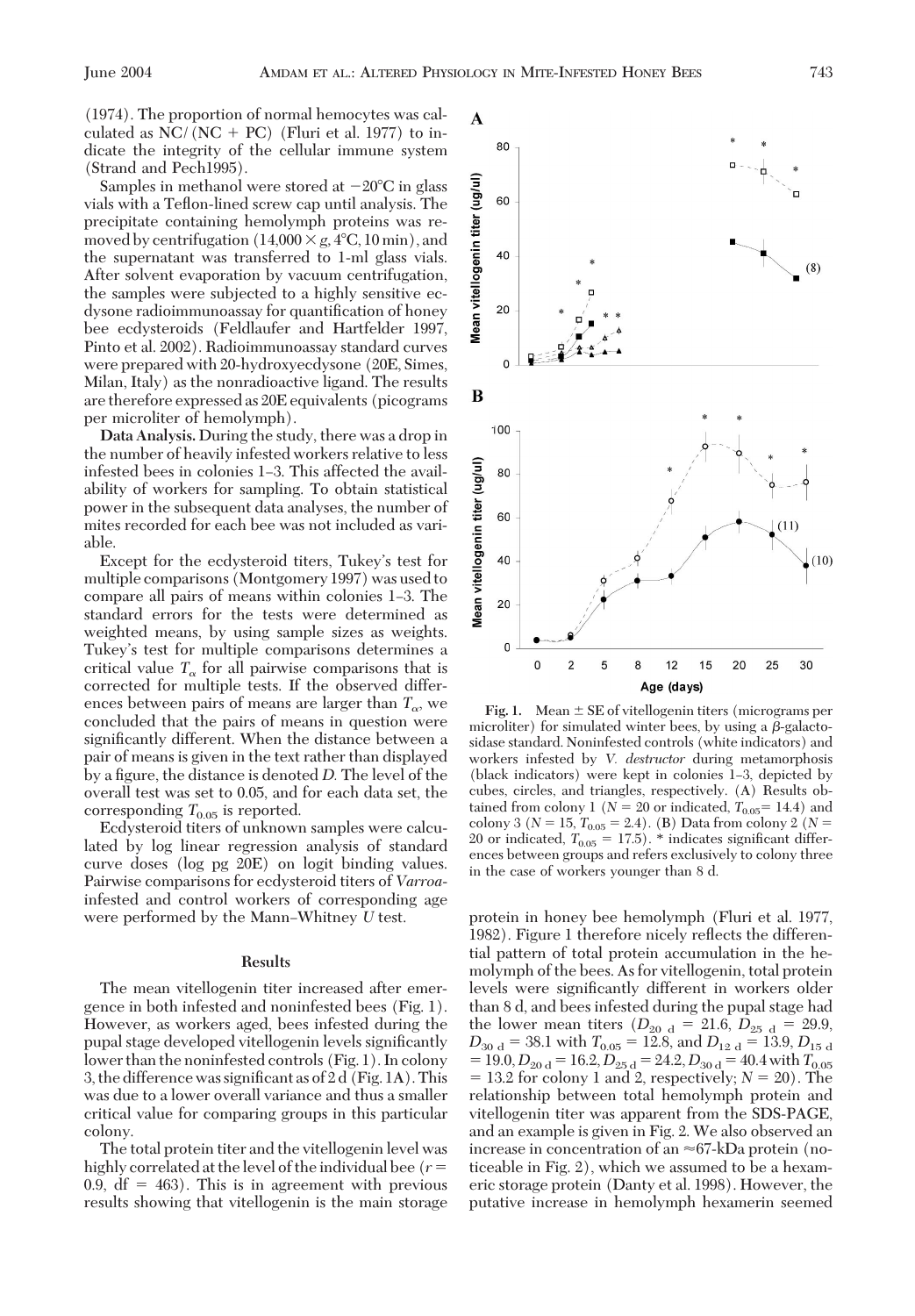

**Fig. 2.** Example of SDS-PAGE electrophoresis of hemolymph proteins from 12-d-old bees. An equal amount of hemolymph  $(1 \mu l)$  was loaded in each lane. The protein contents of the samples were lane 1, 48.0  $\mu$ g; lane 2, 26.3  $\mu$ g; and lane 3, 8.2  $\mu$ g. Numbers to the right give molecular weights in kilodaltons. Vitellogenin is the unambiguous band at 180 kDa. Hexamerin may be apparent in lane 1 and 2 at  $\approx 67$ kDa.

small compared with the accumulation of vitellogenin in the bees. From the SDS-PAGE, we approximated that noninfested workers showed a 30- to 40-fold increasein their vitellogeninlevel over the experimental period (also see Fig. 1), whereas the corresponding change in hemolymph hexamerin was 5- to 10-fold.

At emergence, the mean proportion of normal hemocytes was significantly lower in infested workers compared with the noninfested controls (Fig. 3). The difference was not significant 2 d after introduction, but apparent after 5 d (Fig. 3). Except for 30-d-old workers (Fig. 3), we found no significant differences in the succeeding cohorts of simulated winter bees. The 30-d-old infested workers had either high or very low proportions of normal hemocytes. This variation is partly conveyed by the large standard errors of the corresponding means (Fig. 3). A drop in the proportion of normal immunocytes is normally associated with the hive bee-to-forager transition (Rutz et al. 1974), which suggests that a proportion of the infested workers had initiated foraging. This is in agreement with observations of precocious foraging behavior in infested bees (Janmaat and Winston 2000).



**Fig. 3.** Mean  $\pm$  SE of the proportion of normal hemocytes (PNH) in simulated winter bees  $(N = 20 \text{ or indicated})$ . Noninfested workers (white indicators) and workers infested by *V. destructor* during metamorphosis (black indicators) were kept in  $(A)$  colony 1  $(T_{0.05} = 0.21)$  and  $(B)$  colony  $2 (T_{0.05} = 0.24)$ . \* indicates significant differences between groups.

During the first 48 h after emergence, infested bees seemed to have a higher ecdysteroid titer compared with the noninfested controls (Fig. 4): The mean was higher in the infested group at emergence, and the means were significantly different for 1-d-old bees (Mann–Whitney *U* test,  $P = 0.05$ ). In the cohorts of 3-d-old workers, ecdysteroid levels were almost identical. This was probably because the titer continued to fall in the infested bees, whereas in the control group it began to go through the typical ßuctuation pattern previously observed in queenless and queenright workers between days 3 and 5 (Hartfelder et al. 2002). As of day 4 after emergence, the infested bees had higher ecdysteroid levels than noninfested workers. The differences were statistically significant at days 4, 6, and 7 (Fig. 4). The age interval for sampling  $(0-7 d)$ was chosen because the major changes in the ecdysteroid titers of adult bees occur on a short temporal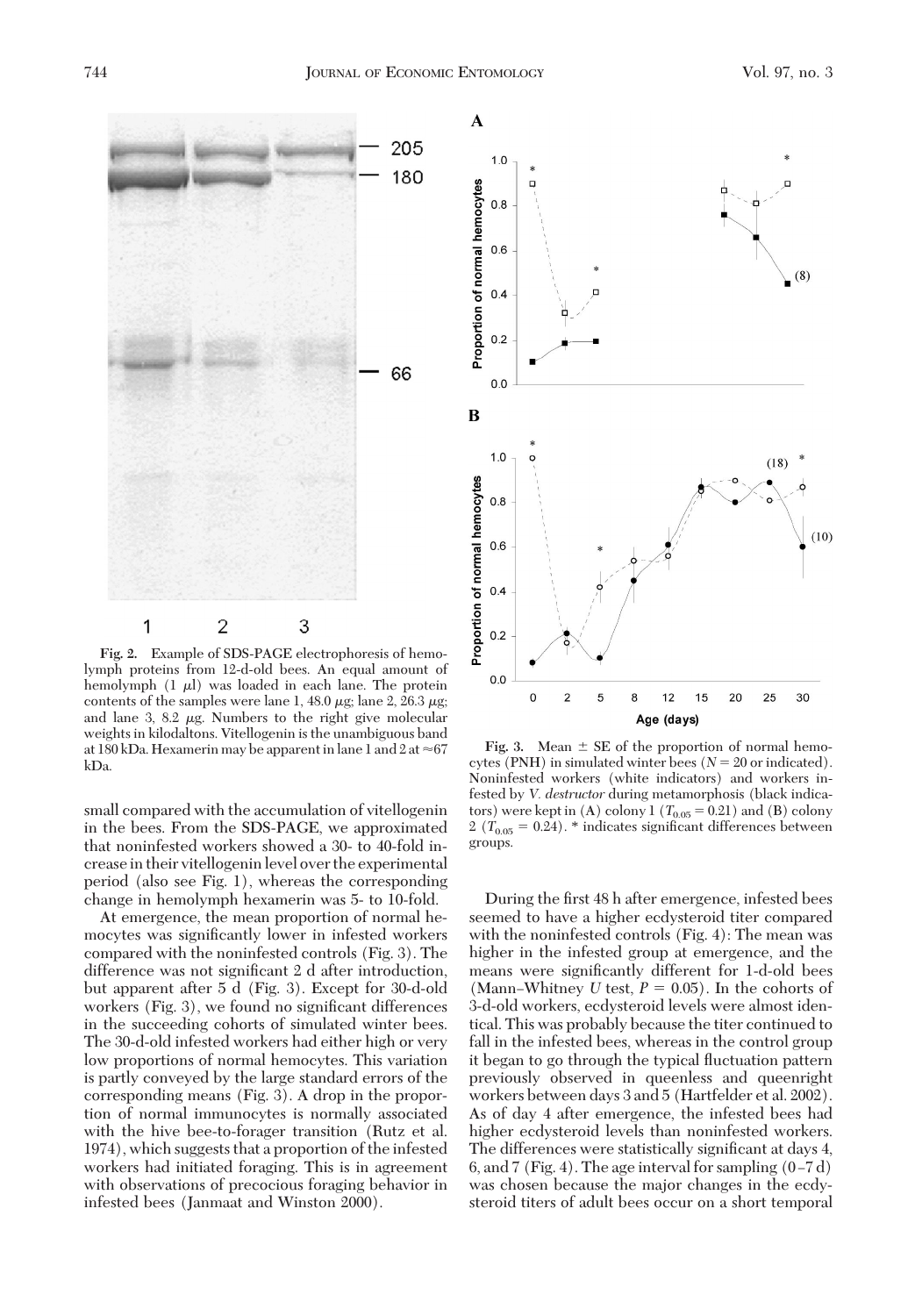

**Fig. 4.** Mean  $\pm$  SE of ecdysteroid titer in 20E equivalents (picograms per microliter of hemolymph) for noninfested workers (white indicators) and workers infested by *V. destructor* during metamorphosis (black indicators) kept in colony three  $(N = 10)$ . \* indicates significant differences between groups.

scale during the first days of adult life (Hartfelder et al. 2002).

# **Discussion**

Our results show that the majority of workers infested as pupae do not accumulate hemolymph proteins, including vitellogenin, to the same extent as in noninfested bees. The yolk protein vitellogenin is of special interest because it seems to have evolved alternative functions in honey bees (Engels et al. 1990, Amdam et al. 2003). The protein is metabolized as a storage protein and is used by nurse bees to produce brood food (Amdam et al. 2003). Cessation of brood rearing in late autumn is associated with an accumulation of vitellogenin in European workers (Fluri et al. 1977, 1982), and this may be a ßexible colony level mechanism for producing bees with large enough protein stores to survive several months on honey only (Amdam and Omholt 2002, Amdam et al. 2003). Honey bee colonies normally overwinter with very limited pollen supplies (their only source of amino acids), and it is therefore likely that the protein stored in workers is crucial for survival as well as for brood production in early spring (Maurizio 1950, Fluri et al. 1982). A lower storage capacity in infested bees may thus indicate a physiological basis for the severe impact of *V. destructor* on honey bees in temperate zones.

The low mean proportion of normal hemocytes in newly emerged and 5-d-old infested bees suggests that the cellular immune system is also affected by the infestation. This is in accordance with previous findings (Wienands and Madel 1988). However, because we did not find significant differences in most of the subsequent age groups, it seems unlikely that infestations during the pupal stage have an irreversible impact on the cell-based immune system of the bees. In general, hemocytes are capable of rapidly reducing the number of circulating particles, including microorganisms, either by phagocytosis, nodule formation, or encapsulation (Gliñski and Jarosz 1995). Pycnotic hemocytes do not contribute to these defense mechanisms (Strand and Pech 1995, Bedick et al. 2001), and extensive pycnosis (or apoptosis) of hemocytes is apparently not part of the active immune response toward bacterial or viral infections in honey bees (Wille and Vecchi 1974). Our results may therefore suggest a down-regulated immune function in young workers infested as pupae. The phenomenon is normally observed in foragers (Rutz et al. 1974), where it may be part of a resource saving strategy (Amdam et al. 2003). However, the pycnotic hemocytes also may be the result of compounds secreted by the mite, or other forms of physiological stress caused by the infestation. Stress caused by handling (i.e., collection and marking) may thus partly explain the low mean proportion of hemocytes in the 2-d-old controls.

The elevated ecdysteroid titers in infested bees may affect general aspects of winter bee physiology in two ways; either by interfering with the long-term physiological program characterizing a winter bee or by direct effects, e.g., on general and specific protein synthesis. Although no significant effects on protein synthesis levels have been detected in fat body preparations of workers exposed to makisterone A in vitro (K.H., unpublished data), experimental evidence for ecdysteroid-induced suppression of general and specific protein synthesis has been demonstrated in two distinct aspects of honey bee development and reproduction. First, in the context of caste-specific differentiation of the honey bee ovary in the last larval instar, particularly at the onset of the prepupal stage (Hartfelder et al. 1995), and second, during sexual maturation of the mucus gland in adult honey bee drones (Colonello and Hartfelder 2003). The role played by ecdysteroids in the programming of a winter bee physiology thus clearly requires a more profound investigation.

Although our findings were obtained under simulated conditions, it is reasonable to assume that the observed effects apply to true winter bees (Maurizio 1950, Fluri et al. 1982). This suggests that workers infested by *V. destructor* as pupae fail to develop key physiological characteristics of long-lived winter bees, which in turn makes them less likely to survive until spring. If a substantial fraction of the wintering bee population is infested during the pupal stage, it is natural to ask how these doomed bees may affect the healthy winter bees and thereby the overall colony survival. There are several ways previously infested bees may have a negative impact on noninfested ones, even in the absence of *V. destructor:* 1) secondary infections affecting the levels of stored nutrients as well as the immune system may be transmitted between workers during wintering; 2) noninfested bees may deplete their protein stores by feeding already protein-depleted infested bees mimicking a nurse bee to forager relation (Crailsheim 1990), and 3) general deterioration of colony conditions due to severe reduction in colony size or disturbance of normal winter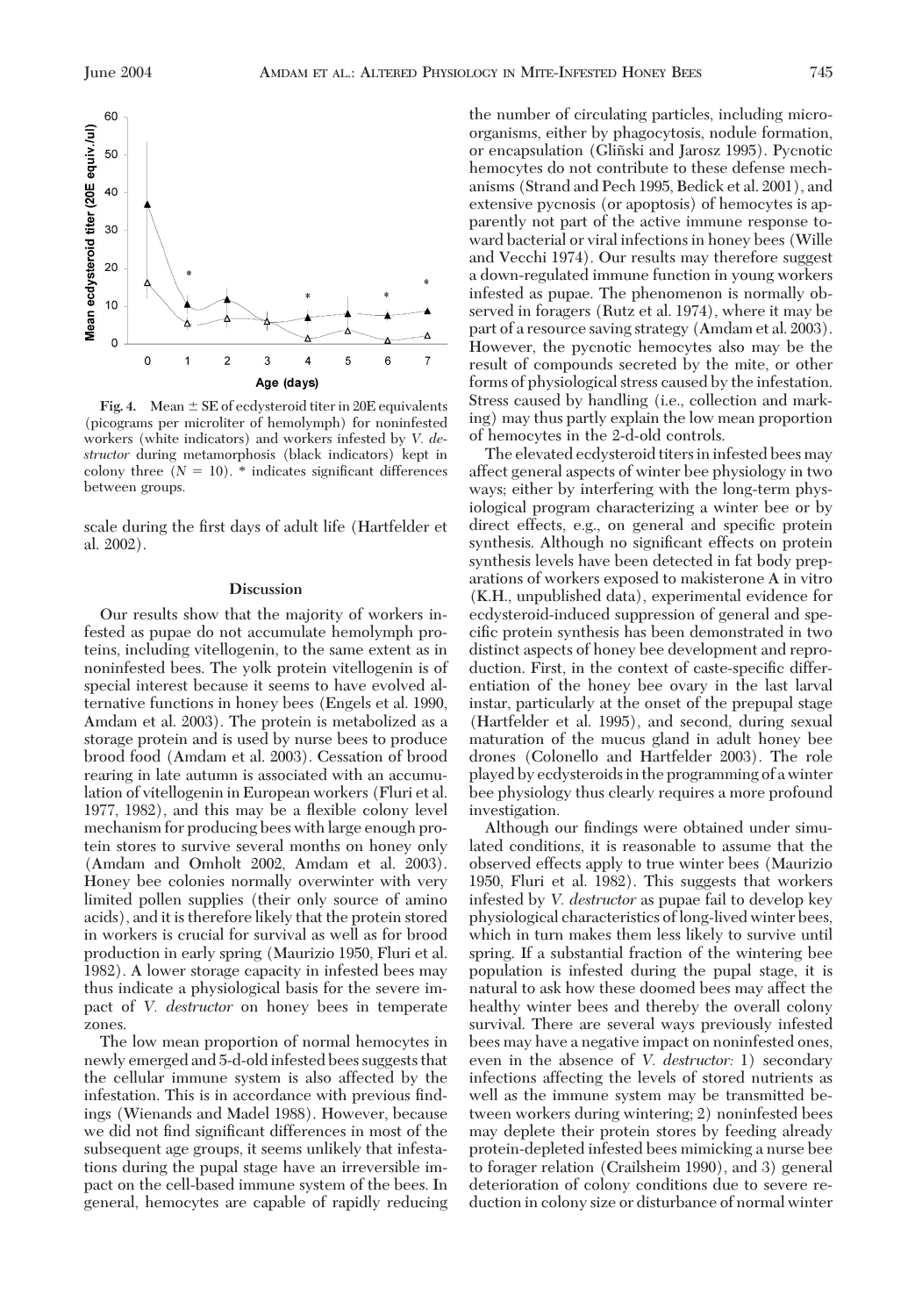cluster functioning. These considerations indicate a need for thorough investigations on how noninfested winter bees are affected by previously infested workers.

Overall, findings suggest that treatments with chemicals or organic acids intended exclusively to kill *V. destructor* mites in late autumn may fail to prevent losses of colonies because the physiology of the bees has already been impaired. Beekeepers in temperate climates should therefore combine late autumn management strategies with mid and late summer treatment protocols to keep the mite population at low levels before and during the period when the winter bees emerge.

### **Acknowledgments**

We thank H. Kingsley Smith for proof-reading. G.V.A.'s contribution was financially supported by the Norwegian Research Council, projects no. 133680/110 and 157851/432 and that of K.H. by the Fundação de Amparo à Pesquisa do Estado São Paulo (FAPESP: 99/00719-6).

#### **References Cited**

- **Allen, M. F., and B. V. Ball. 1996.** The incidence and world distribution of honeybee viruses. Bee World 77: 141-162.
- **Amdam, G. V., and S. W. Omholt. 2002.** The regulatory anatomy of honeybee lifespan. J. Theor. Biol. 216: 209-228.
- **Amdam, G. V., K. Norberg, A. Hagen, and S. W. Omholt. 2003.** Social exploitation of vitellogenin. Proc. Natl. Acad. Sci. U.S.A. 100: 1799-1802.
- **Anderson, D. L., and J.W.H. Trueman. 2000.** *Varroa jacobsoni* (Acari: Varroidae) is more than one species. Exp. Appl. Acarol. 24:165-189, 2000.
- **Bailey, L. and B. V. Ball. 1991.** Honey bee pathology, 2nd ed. Academic, London, United Kingdom.
- **Bedick, J. G., H. Tunaz, A.R.N. Aliza, S. M. Putnam, M. D. Ellis, and D. W. Stanley. 2001.** Eicosanoids act in nodulation reactions to bacterial infections in newly emerged adult honey bees, *Apis mellifera*, but not in older faragers. Comp. Biochem. Physiol. Part C Toxicol. Pharmacol. 130: 107–117.
- **Beetsma, J., R. De Vries, B. E. Yeganeh, M. E. Tabrizi, and V. Bandpay. 1988.** Effects of *Varroa jacobsoni* Oud. on colony development, worker bee weight and longevity and brood mortality, pp. 163Ð170. *In* R. Cavalloro [ed.], Present status of varroatosis in Europe and progress in the Varroa mite control. Commission of the European Communities, Udine, Italy.
- **Bowen-Walker, P. L., and A. Gunn. 1998.** Inter-host transfer and survival of *Varroa jacobsoni* under simulated and natural winter conditions. J. Apic. Res. 37: 199-204.
- **Bowen-Walker, P. L., and A. Gunn. 2001.** The effect of the ectoparasitic mite, *Varroa destructor* on adult worker honeybee (*Apis mellifera*) emergence weights, water, protein, carbohydrate, and lipid levels. Entomol. Exp. Appl. 101: 207-217.
- **Colonello, N. A., and K. Hartfelder. 2003.** Protein content and pattern during mucus gland maturation and its ecdysteroid control in honey bee drones. Apidologie 34: 257-267.
- **Crailsheim, K. 1990.** The protein balance of the honey bee worker. Apidologie 21: 417-429.
- **Danty, E., G. Arnold, T. Burmester, J. C. Huet, D. Huet, J. C.** Pernollet, and C. Masson. 1998. Identification and developmental profiles of hexamerins in the antenna and haemolymph of the honeybee, *Apis mellifera.* Insect Biochem. Mol. Biol. 28: 387-397.
- **De Jong, D. 1990.** Mites: *Varroa* and other parasites of brood, pp. 200-218. *In* R. A. Morse and R. Nowogrodzki [eds.], Honey bee pests, predators, and diseases, 2nd ed. Cornell University Press, Ithaca, NY.
- **De Jong, D., and P. H. De Jong. 1983.** Longevity of Africanized honey bees (Hymenoptera: Apidae) infested by *Varroa jacobsoni* (Parasitiformes: Varroidae). J. Econ. Entomol. 76: 766-768.
- **De Jong, D., P. H. De Jong, and L. S. Goncalves. 1982.** Weight loss and other damage to developing worker honey bees from infestation with *Varroa jacobsoni.* J. Apic. Res. 21: 161-167.
- **Drescher, W., and P. Schneider. 1988.** The effect of the *Varroa* mite upon the fat body of worker bees and their tolerance of pesticides, pp. 452-456. In G. R. Needham, R. E. Page, M. Delfinado-Baker, and C. E. Bowman [eds.], Africanized honey bees and bee mites, Halsted Press, NY.
- **Engels, W., H. Kaatz, A. Zillikens, Z.L.P. Simo˜es, A. Trube, R. Braun, and F. Dittrich. 1990.** Honey bee reproduction: vitellogenin and caste-specific regulation of fertility, pp. 395–452. *In* M. Hashi and O. Yamashita [eds.], Advances in invertebrate reproduction 5. Elsevier Publishers BV, Amsterdam, The Netherlands.
- **Feldlaufer, M. F., and K. Hartfelder. 1997.** Relationship of the neutral sterols and ecdysteroids of the parasitic mite, *Varroa jacobsoni*to those of the honey bee,*Apis mellifera.* J. Insect Physiol. 43: 541-545.
- Fluri, P., H. Wille, L. Gerig, and M. Lüscher. 1977. Juvenile hormone, vitellogenin and haemocyte composition in winter worker honeybees (*Apis mellifera*). Experientia 33: 1240-1241.
- **Fluri, P., M. Lu¨scher, H.Wille, and L. Gerig. 1982.** Changes in weight of the pharyngeal gland and haemolymph titres of juvenile hormone and vitellogenin in worker honeybees. J. Insect Physiol. 28: 61-68.
- **Glin˜ski, Z., and J. Jarosz. 1995.** Cellular and humoral defense in honey bees. Bee World 76: 195: 205.
- **Hartfelder, K., K. Köstlin, and C. Hepperle. 1995.** Ecdysteroid-dependent protein synthesis in cast-specific development of the larval honey bee ovary. Roux's Arch. Dev. Biol. 205: 73-80.
- **Hartfelder, K., M.M.G. Bitondi, W. C. Santana, and Z.L.P.** Simões. 2002. Ecdysteroid titer and reproduction in queens and workers of the honey bee and of a stingless bee: loss of ecdysteroid function at increasing levels of sociality? Insect Biochem. Mol. Biol. 32: 211-216.
- **Hunt, G. J. 1998.** The war against *Varroa:* how are we doing? Am. Bee J. 138: 372-374.
- Janmaat, A. F., and M. L. Winston. 2000. The influence of pollen storage area and *Varroa jacobsoni* Oudemans parasitism on temporal caste structure in honey bee (*Apis mellifera L.*) colonies with different parasitic loads. Insectes Soc. 47: 177-182.
- **Korpela, S., A. Aarhus, I. Fries, and H. Hansen. 1992.** *Varroa jacobsoni* Oud. in cold climates - population-growth, winter mortality and inßuence on the survival of honey-bee colonies. J. Apic. Res. 31: 157-164.
- **Kovak, H., and K. Crailsheim. 1988.** Lifespan of *Apis mellifera carnica* Pollm. infested by *Varroa jacobsoni* Oud. in relation to season and extent of infestation. J. Apic. Res. 27: 230–238.
- **Lin, H., M. L. Winston, and N. H. Haunerland. 1999.** Inßuence of age and population size on ovarian development,